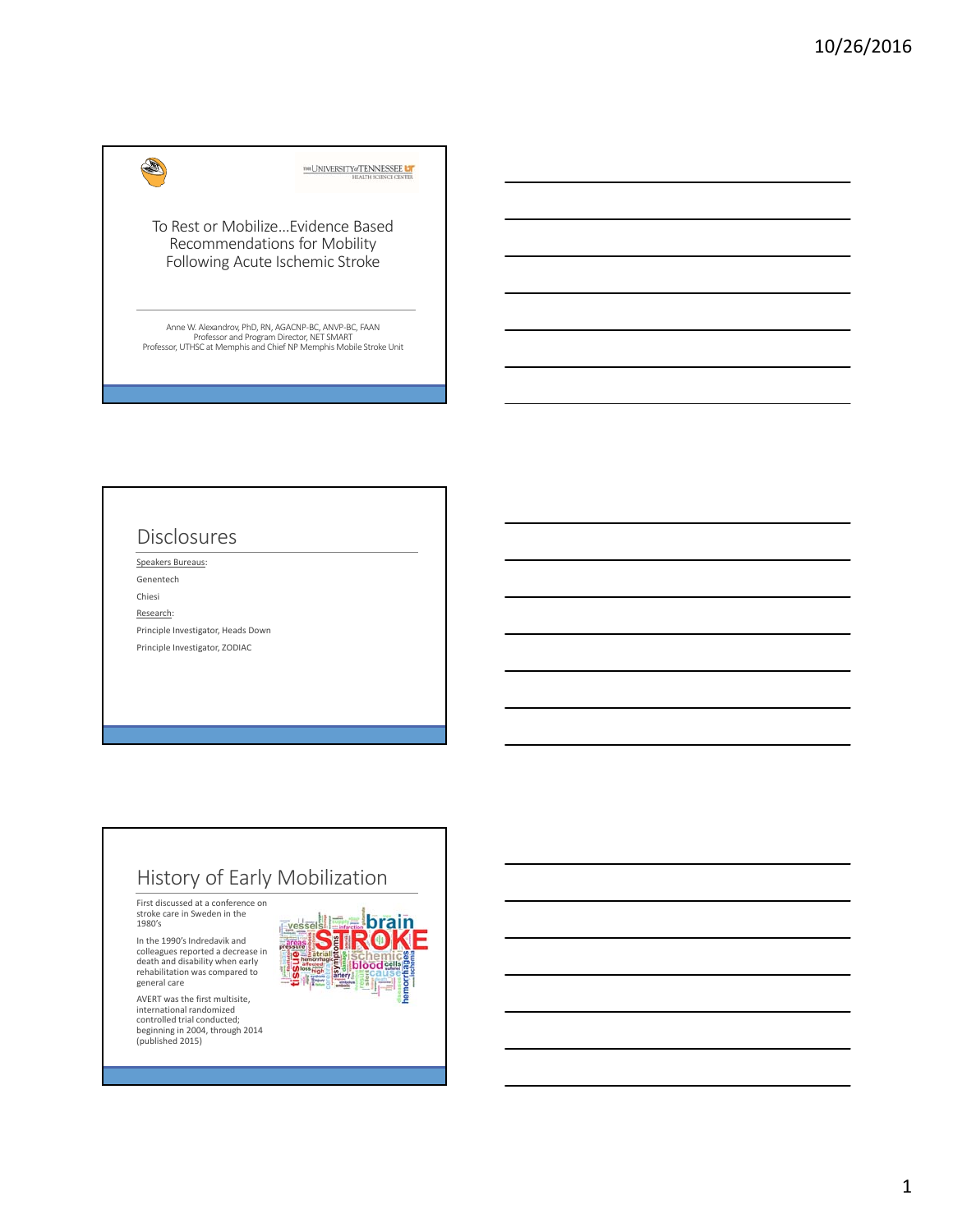### How is Early Mobilization Defined?



# Background

Recent nursing initiatives encourage early mobilization of neurocritical care patients, but whether this intervention is efficacious and safe in neurocritical care remains unknown, AND whether this can be safely generalized to acute stroke is debatable.



#### **To Rest or Mobilize...**

**When to Start Early Mobilization in Acute Stroke:**

#### **A Systematic Review**

Michelle Whaley, MSN, RN, CNS, ANVP‐BC

- Wendy Dusenbury, DNP, APRN‐BC, CNRN, ANVP‐BC Andrei V. Alexandrov, MD
- Georgios Tsivgoulis, MD, PhD
- Anne W. Alexandrov, PhD, RN, ANVP‐BC, FAAN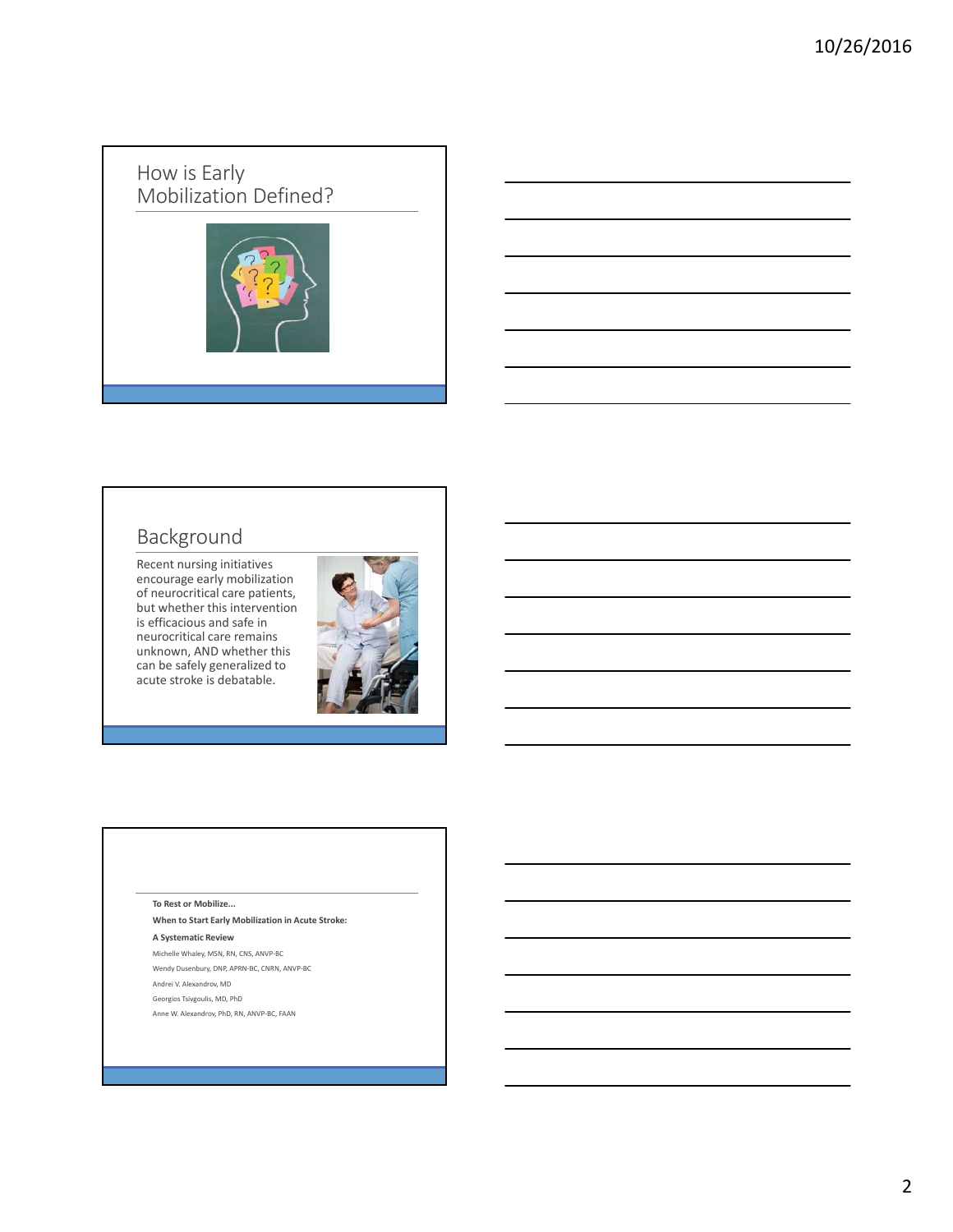### Methods

Literature search was performed

◦ Medline, SCOPUS, Cochrane Center Register of Controlled Trials

"Very Early Mobility Intervention" = within 24 hours

Patient population exclusively acute stroke patients

- Primary efficacy outcome:
- Neurologic disability reduction
- Improved functional outcomes
- Primary safety outcome was neurologic deterioration

#### Methods

Studies were critically reviewed for inclusion by 3 separate investigators

◦ Prospective randomized outcome‐blinded evaluation (PROBE) designs were retained

Findings were synthesized and a GRADE criterion was assigned



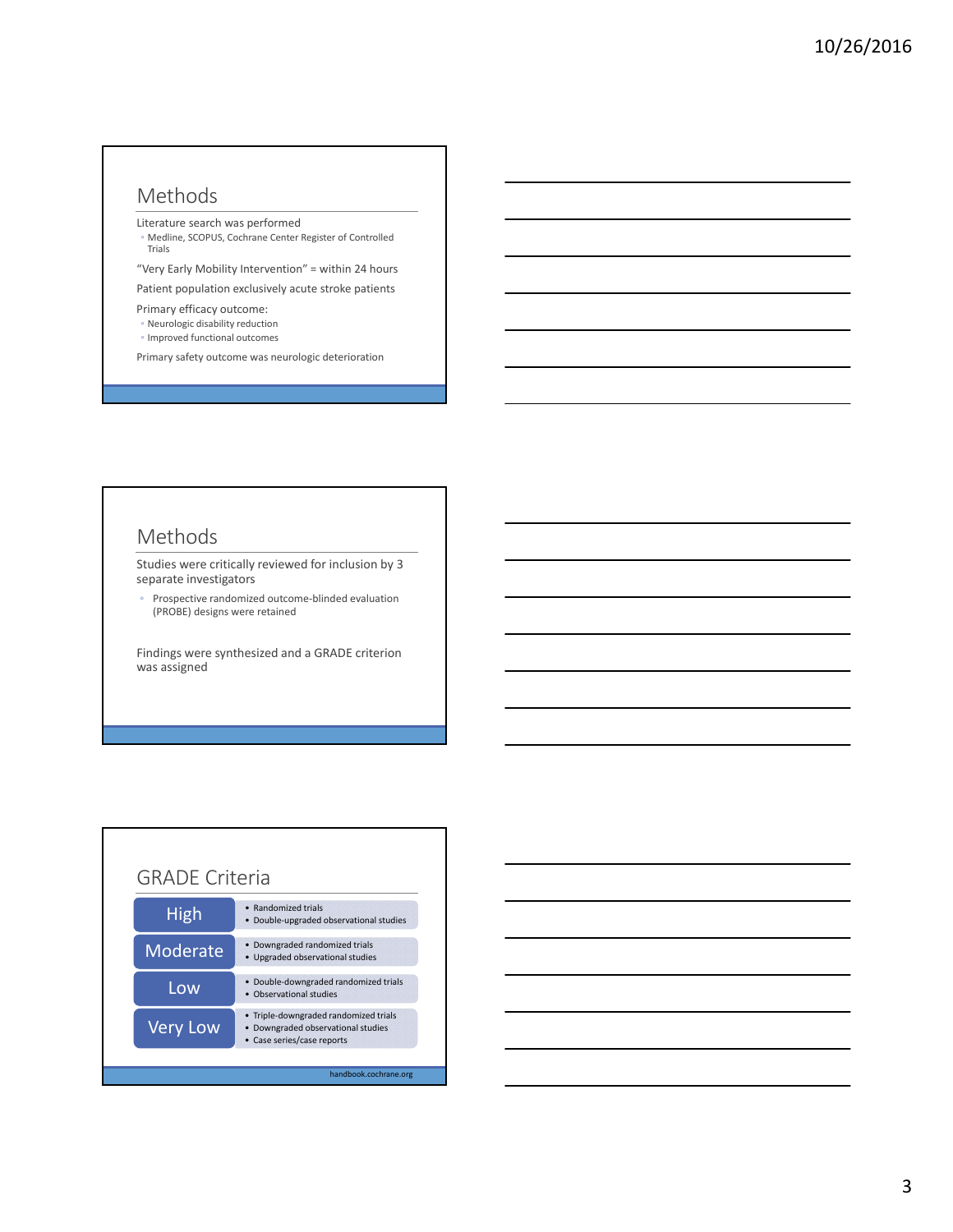### Results

12 papers focused on early mobilization in acute stroke were identified

- 6 observational studies were excluded
- 1 study was excluded due to an ambiguous population
- 3 studies were excluded due to first initial mobilization out of bed occurring greater than 24 hours after admission

Two prospective randomized outcome blinded evaluation (PROBE) studies were retained

◦ Total 2160 patients

## Retained Studies

| <b>Publications</b>                                                                                                                                                                                     | <b>Methods</b> | <b>Main Findings</b>                                                                                                                                                                                                                                                                                                                                                                                                                                      |
|---------------------------------------------------------------------------------------------------------------------------------------------------------------------------------------------------------|----------------|-----------------------------------------------------------------------------------------------------------------------------------------------------------------------------------------------------------------------------------------------------------------------------------------------------------------------------------------------------------------------------------------------------------------------------------------------------------|
| Sundseth A,<br>Thommessen B, Ronning<br>OM. Outcome after<br>mobilization within 24<br>hours of acute stroke: A<br>randomized controlled<br>trial. Stroke:<br>2012;43(9):2389-2394.                     | PROBE design   | Very early mobilization (VEM) patients<br>showed a trend towards poor outcome<br>(OR=2.7), death (OR=5.26), or dependency<br>(OR=1.25); p=ns. (n=56).                                                                                                                                                                                                                                                                                                     |
| The AVERT Trial<br>Collaboration Group.<br>Efficacy and safety of<br>very early mobilisation<br>within 24 h of stroke<br>onset (AVERT): A<br>randomised controlled<br>trial. Lancet.<br>2015:386:46-55. | PROBE design   | Fewer VEM patients had favorable outcome<br>(46%; n=480), compared to usual rested care<br>(50%; n=525; adjusted OR=0.73; p=0.004).<br>Death associated with neurologic<br>deterioration or recurrent stroke in the VEM<br>group totaled 42, compared to 26 in the usual<br>care group; pneumonia as a cause of death<br>occurred in 19 VEM vs. 15 usual care patients.<br>Stroke progression occurred in 72 VEM vs. 56<br>usual care patients. (n=2104). |

#### Results

Slower mobilization occurring beyond the first 24 hours was associated with higher favorable outcome (mRS 0‐2) at 90 days

Very early mobilization (within first 24 hours) was associated with a **number** needed to harm of 25

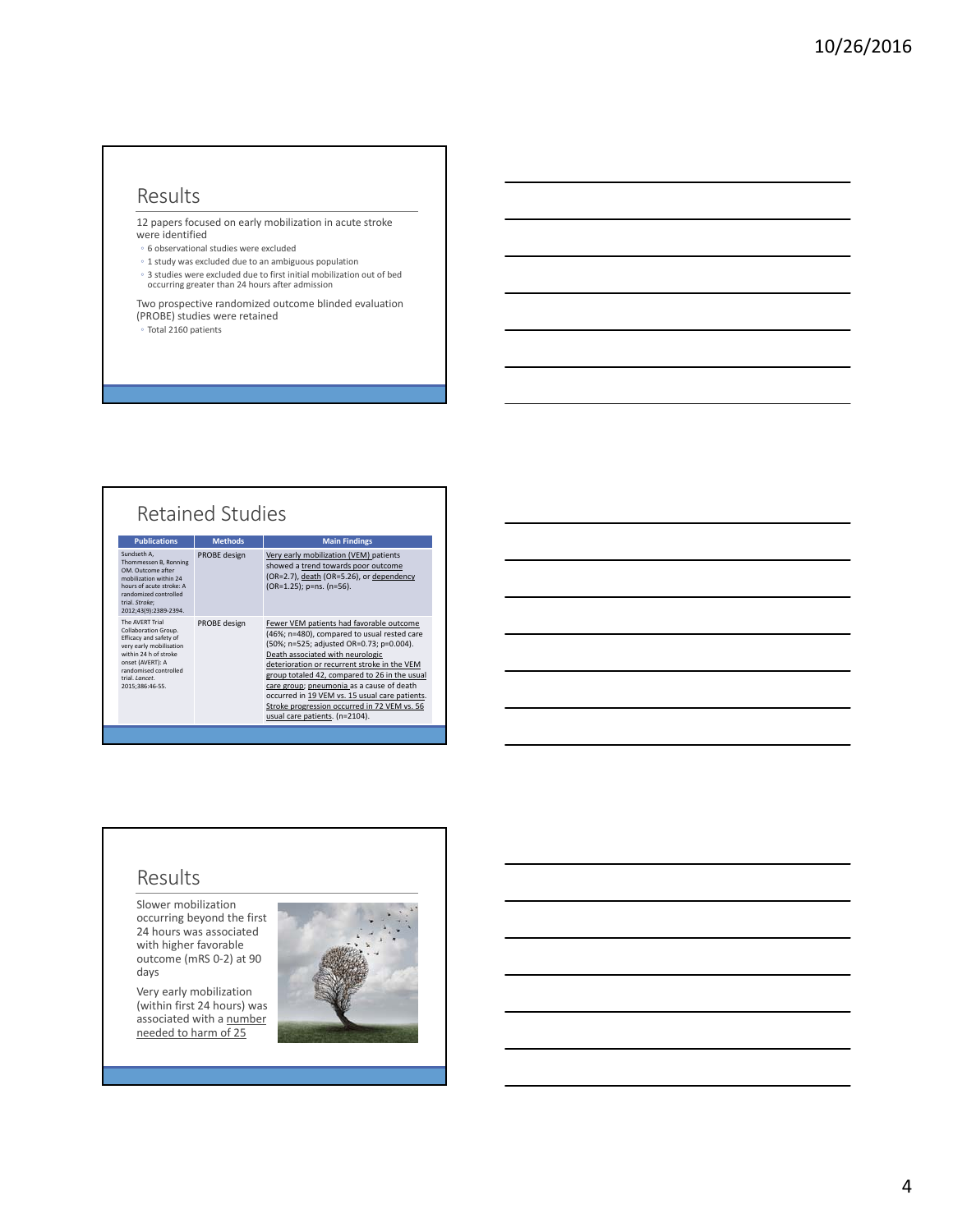#### Comparison Studies **Main Findings** Lynch E, Hillier S, Cadilhac, D. When should physical rehabilitation commence after stroke: A systematic<br>review. International review. *International Journal of Stroke*. 2014;9(4):468‐478. Systematic review and meta‐analysis Meta‐analysis of 3 RCTs: Commencing rehabilitation within 24 hours, compared to after 48 hours, showed a trend toward greater mortality (OR 2.58; p=0.06; m=159). Whereas cohort studies m 1557. Whereas constructed Stokelj F, Musho Ibeh S, Granato A, Serillo G, Pizzolato G, Chioda Grandi F. Very early versus delayed mobilisation after stroke. *Neuroepidemiology*. 2010;35:163‐164. Cochrane systematic review of randomized controlled trials. No difference in death or poor outcome at 3 months, or death or dependency at 3 months. 8 deaths with VEM compared to 3 deaths with usual rested care at 3 months (p=ns). (n=69) **Numerous studies in cardiac patients with coronary insufficiency demonstrate superior outcomes with a more rested approach immediately after admission!**

### Systematic Review Conclusions

In acute stroke, evidence supports a rested approach to care within the first 24 hours of hospitalization ◦ GRADE: Strong recommendation, high quality of evidence

Similar to acute MI, vascular insufficiency in acute stroke likely warrants a more guarded approach to mobility

Additional studies are warranted to determine the optimal "dose" and "timing" of exercise/mobility in acute stroke, and whether this differs by stroke subtype and mechanism

Patients recruited to early mobility trials should undergo informed consent that clearly defines potential risks to ensure the ethical conduct of research

### So, what to do now?



Should we slam on the brakes and just leave patients in bed? If so, for how long?

What about positioning of patients?

Are there differences in what positions may benefit patients?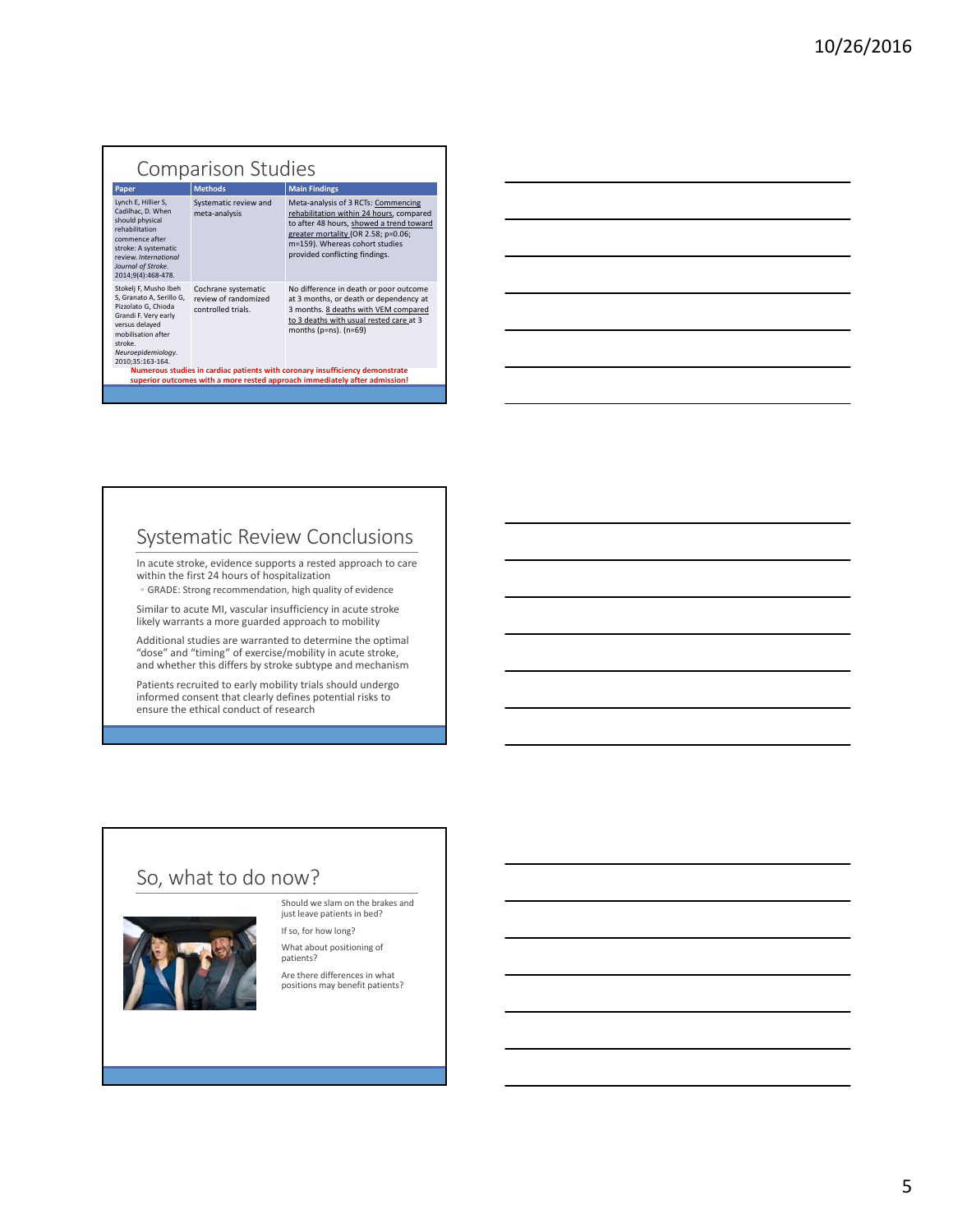#### History of Reported Clinical Change and/or Blood Flow Related to Head Positioning

- Wors<u>ening in relation to head elevation</u>:<br><sup>«</sup> Toole, JF. New England Journal of Medicine. 1968;279(6):307-311<br><sup>»</sup> Caplan LR, Sergay S*. Journal of Meurology, Neurosurgery and Psychiatry.* 1976;39(4):385-391<br>« Ali LK, Save
- I<mark>mpact on cerebral blood flow:</mark><br>◦ Hayashida K, Hirose Y, Kaminaga T, Ishida Y, Imakita S, Takamiya M, Yokota I, Nishimura T.<br>∂ Journal of Nuclear Medicine. 1993;34(11):1931-5
- 
- e Quchi Y, Nobezawa S, Yoshikawa E, Futatsubashi M, Kanno T, Okada H, Torizuka T, Nakayama<br>- T, Tanaka K. Journal of Cerebral Blood Flow and Metabolism. 2001;21(9):1058-1066<br>- Wojner ANV, El-Mitwalli A, Alexandrov AV. Crit
- 
- Durduran T, Zhou C, Yu G, Edlow B, Choe R, Shah Q, Kasner SE, Cucchiara BL, Yodh AG, Greenberg JH, Detra JA. *Stroke*. 2007; 38(2):494 ◦ Hunter AJ, Snodgrass SJ, Quain D, Parsons MW, Levi CR. Physical Therapy. 2011;91(10):1503‐ <sup>1512</sup>



# Other Key Head Positioning Studies UCLA – "Heads Up" Pilot<br>◦ Patients with clinical improvement but persisting <u>large artery </u>occlusions<br>deteriorated when the HOB was elevated UPenn – "Heads Down" CBF Pilot in <u>large artery occlusions</u><br>  $\frac{200}{200}$ <br>  $\frac{1}{200}$ <br>  $\frac{1}{200}$ <br>  $\frac{1}{200}$ <br>  $\frac{1}{200}$ <br>  $\frac{1}{200}$  $rac{35}{9}$  150

HOBOE – Incompletely recanalized large artery occlusions demonstrated increased flow with zero-degree positioning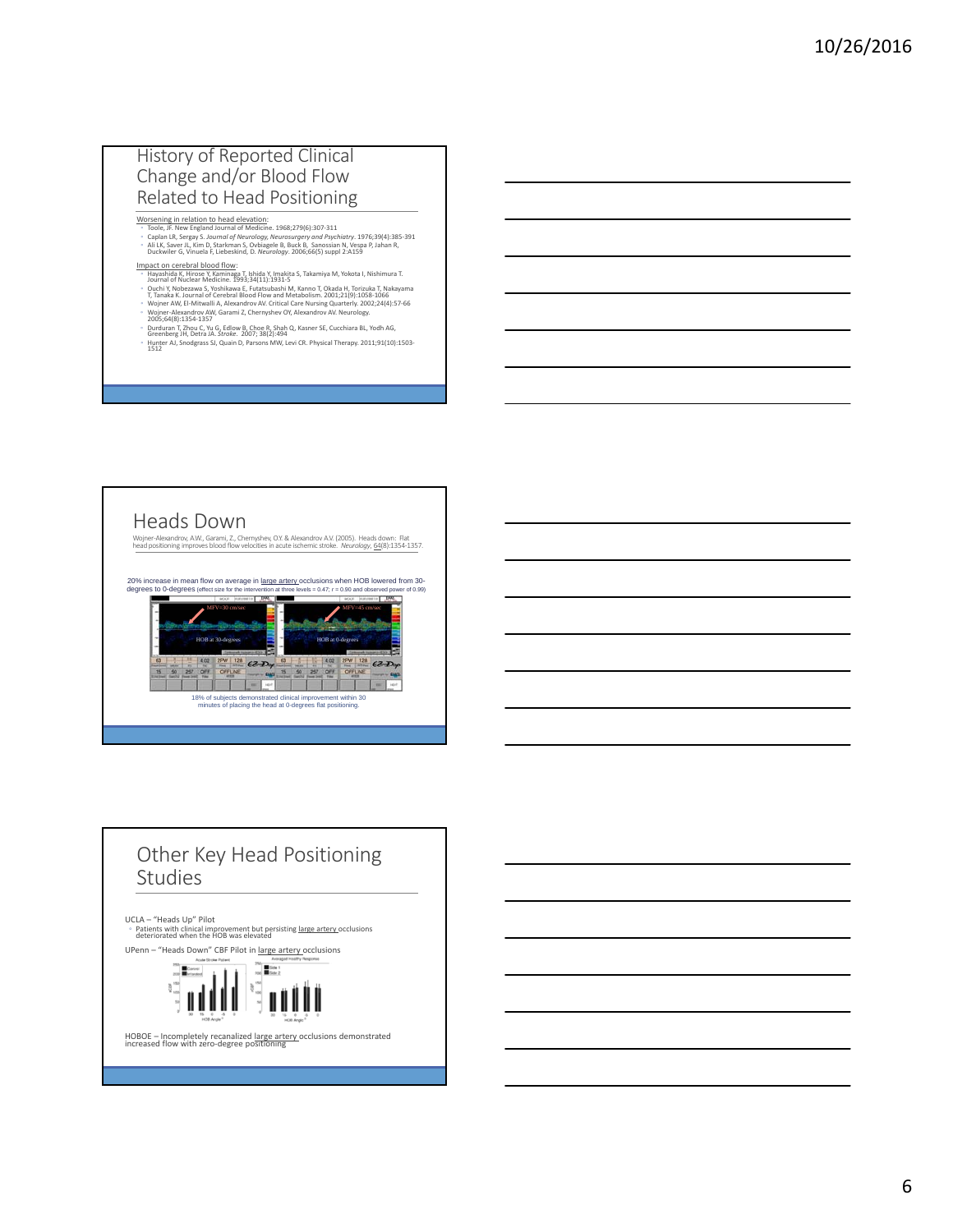#### However…

These are small studies Limited to large vessel ischemic stroke Primary end point in Heads Down and HOBOE was imaging‐related

#### What About Small Vessel Occlusions?

M. Aries et al: HOB positioning does not produce a difference in cerebral blood flow or clinical changes in patients with mild to moderate stroke

W.J. Hicks et al: Patients with small vessel occlusions do not fluctuate<br>clinically in response to HOB positioning; predictors of clinical change<br>were tPA treatment and a finding of large vessel occlusion presenting as<br>a s

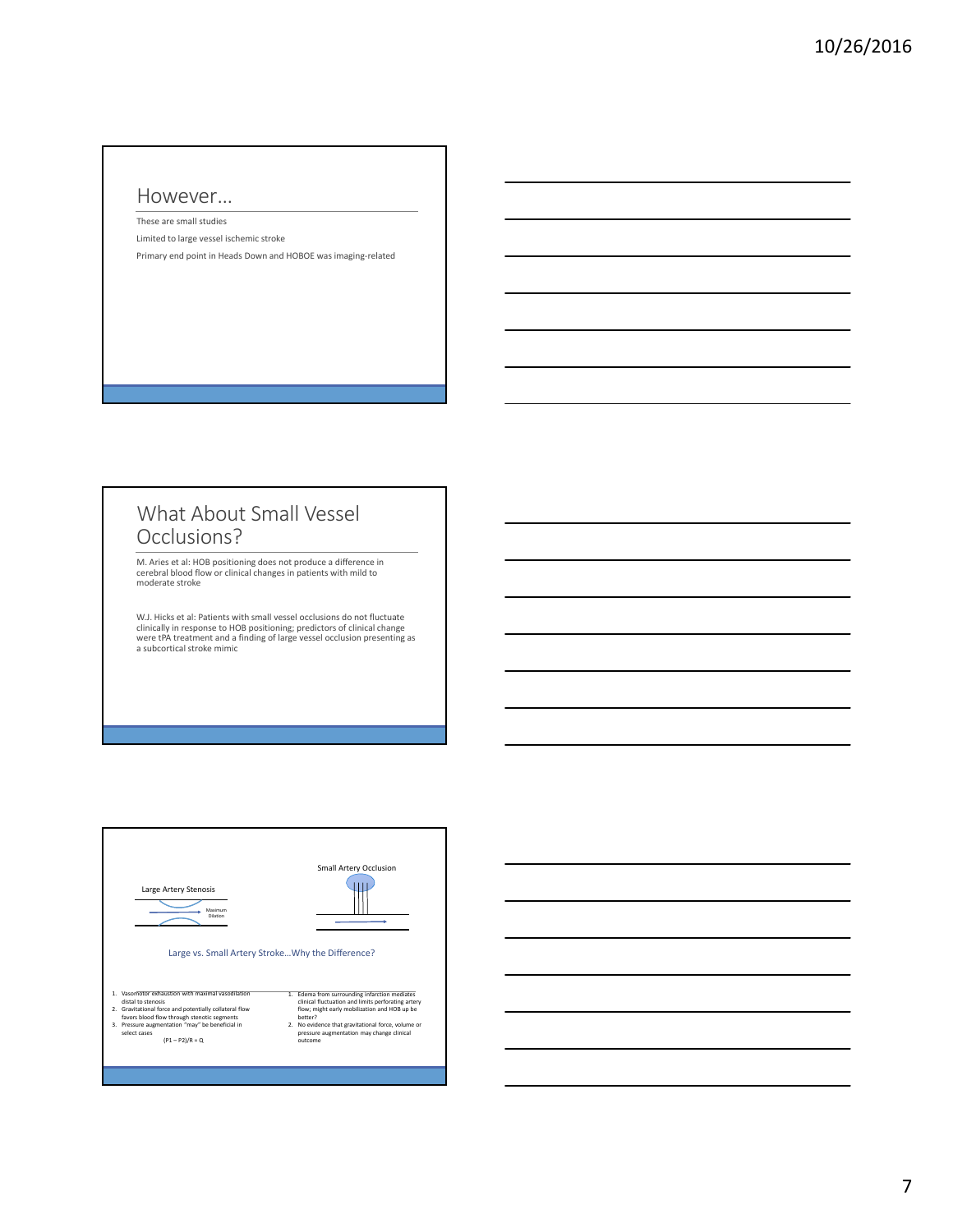#### Aspiration Safety

Palazzo, P., Brooks, A., James, D., Moore, R., Alexandrov, A.V. & Alexandrov, A.W. Risk of pneumonia associated<br>with zero-degree head positioning in acute ischemic stroke patients treated with intravenous tissue plasminoge

- Aspiration pneumonia pilot work:<br>◦ Consecutive IV-tPA treated patients were<br>← routinely positioned at zero-degrees for the first<br>↑ 24 hours as institutional standard of care
- All patients were kept NPO during the <sup>24</sup> hour zero degree period per institutional protocol
- 
- Pneumonia was defined as hospital acquired pneumonia occurring <sup>48</sup> hours or more after admission and not incubating at time of admission; findings for diagnosis:
- New or progressive infiltrate on lung imaging & at least <sup>2</sup> of the following:
- 
- Fever 38 C (100.4 F) Purulent sputum Leukocytosis Decline in oxygenation



- Safety questions… Aspiration pneumonia pilot work (continued): • Pneumonia cases were adjudicated by vascular<br>neurology, critical care, pulmonology, and<br>emergency medicine experts to establish<br>consensus on:<br>• If the diagnosis of pneumonia met evidence-based criteria<br>Causal association
- Causai association win neaas cown<br>
association was established in 1 case (0.3%), and<br>
possible association was established between<br>
zero–degree positioning and pneumonia in 14<br>
cases (4.2%).
- tases (4.2%).<br>Collectively, these 15 adjudicated cases had<br>similar median admission NIHSS scores to non-<br>pneumonia cases (10 vs. 9; p=ns), but were<br>older (74+15 vs. 64+17 years; mean difference<br>9.89 years, 95% CI=1.2-18.6;



## Measuring the Endpoint

# PROXIMAL ENDPOINT – THE<br>INTERVENTION IS BENEFICIAL ONLY<br>IF EARLY IMPROVEMENT OR<br>STABILITY OCCURS

100% of the data on head positioning are supported by a proximal outcome measure: ◦ Within minutes of initiation of the

intervention ◦ Blood flow measures

◦ Clinical outcomes measures

DISTAL ENDPOINT – THE INTERVENTION IS BENEFICIAL ONLY IF 90 DAY OUTCOME IS IMPROVED

No data exist to show that early, hyperacute HOB positioning could possibly effect 3 month outcome after stroke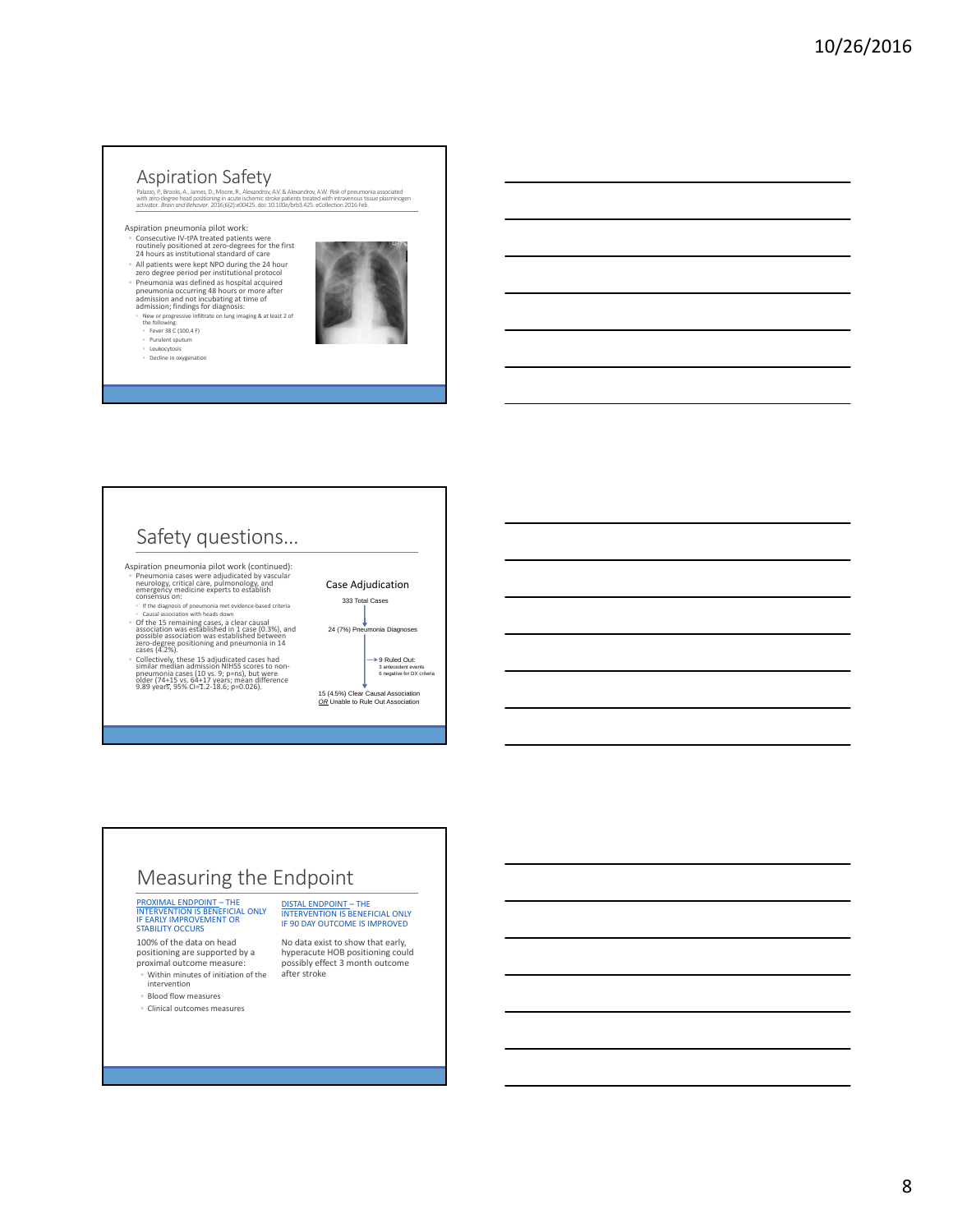### 3 Month Outcome & The "Shock" Paradigm



#### 3 Month Outcome…

Is more likely tied to treatment (reperfusion therapy), NOT a temporary HOB rescue measure

Similar to the management of shock patients, zero‐degree HOB positioning might likely be viewed as an <u>*ddiunctive measure* t</u>hat may<br>provide time to get a patient with severe stroke to definitive treatment<br>with thrombolysis and/or endovascular management

#### So…..

Given what we know now, how should a clinical trial be designed to answer the question about acute stroke positioning?

- Hyperacute‐phase trial
- Confirmed large artery stroke patients
- No interference with approved standard of care (i.e. alteplase tPA and
- thrombectomy)
- ∘ Exquisite monitoring for patient change (neurologic and pulmonary<br>deterioration [safety], and clinical neurologic stability or improvement<br>[primary endpoint])
- Proximal endpoint measurement
- Stopping rules and separate Data Safety Monitoring Board that will take interim looks at the data to determine the need to stop due to safety or futility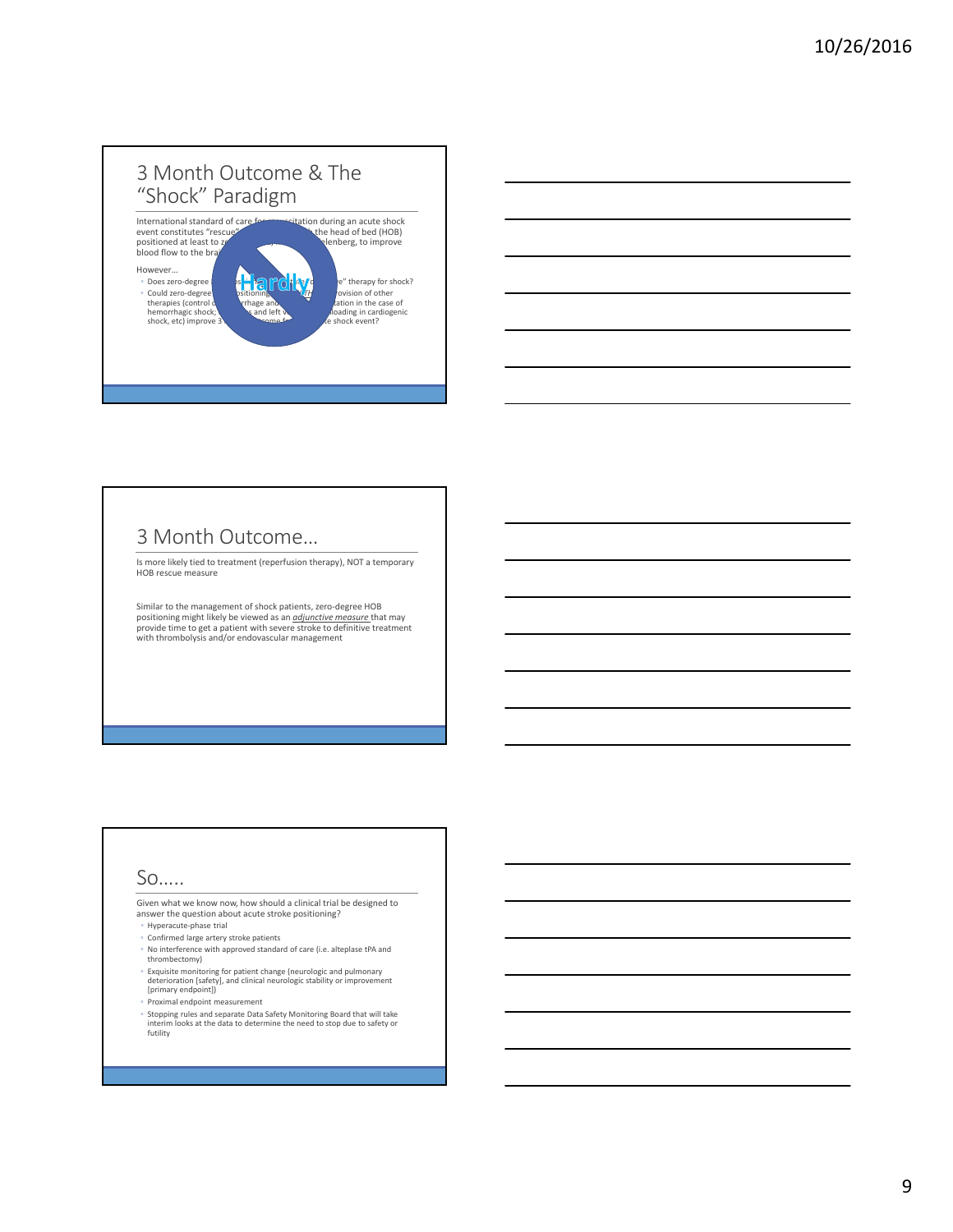





### Specific Aims

Primary Aim:

- <sup>○</sup> To identify if use of 0<sup>o</sup> HOB positioning is associated with clinical stability in hyperacute ischemic stroke.
- *Hypothesis*: *Patients with large vessel occlusions placed in a 0o HOB* position, (superiority hypothesis), will experience less early neurologic<br>deterioration within the first 24 hours, than those in the 30° HOB *elevation group*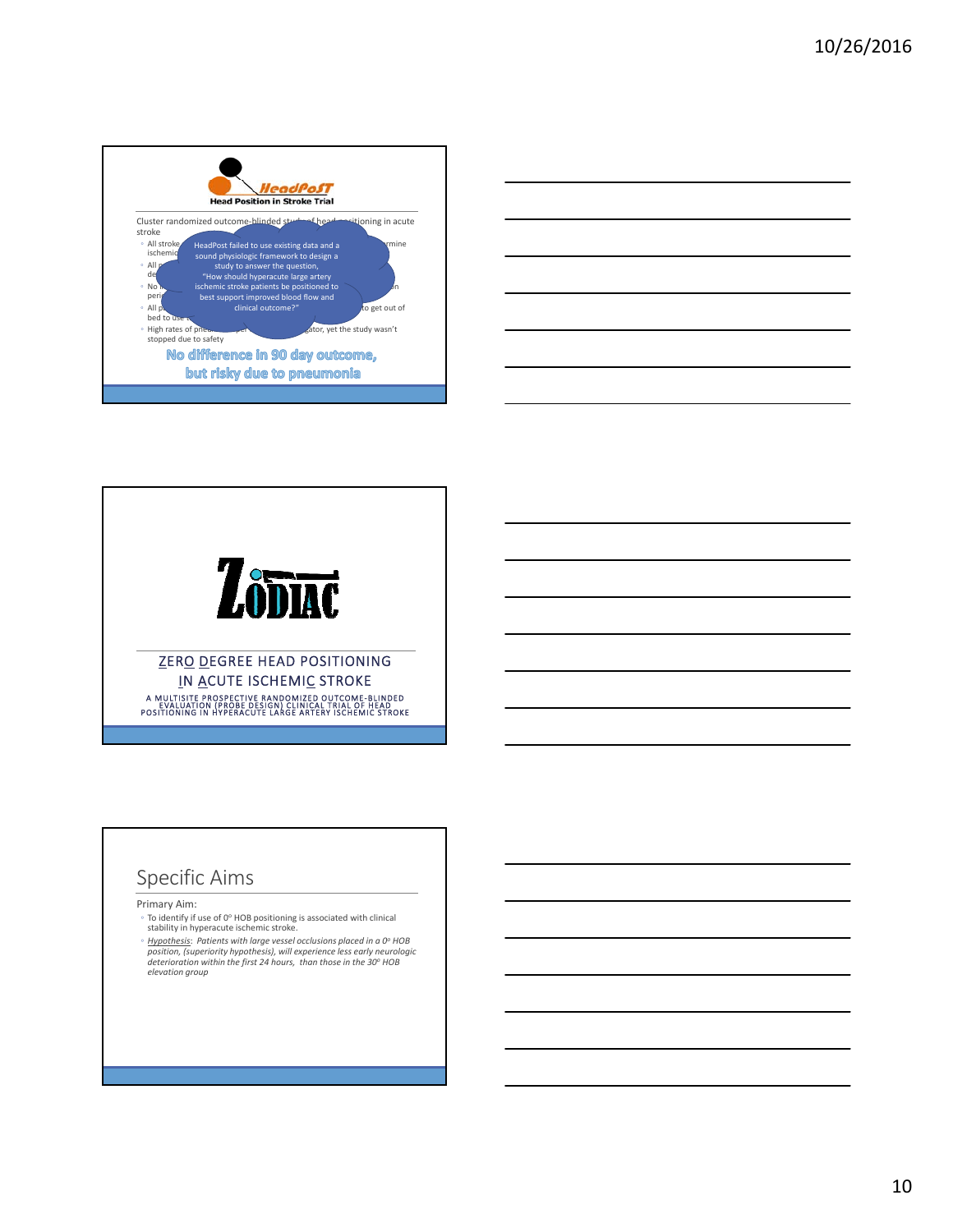### Secondary Aims

Time‐Associated Benefit:

- To understand the dynamic change in NIHSS over 24 hours, at discharge (or day 7), and 90 days.
- *Hypothesis: The neurological effect of 0o‐HOB will occur early following implementation.*

Safety:

- 
- To confirm the safety of 0o‐HOB positioning in AIS patients. ◦ *Hypothesis: Positioning the patient at 0o‐HOB is safe.*

### Inclusion Criteria

Age  $\geq$  18 years

Diagnosis of AIS made by clinical exam and noncontrast CT or MRI Arrival to the hospital within 12 hours of symptom onset, with ability to

start protocol before 12 hours

Non‐contrast CT negative for hemorrhage

Routine CTA or MRI with MRA shows evidence of large artery occlusion Pre‐stroke mRS < 1

#### All responses must be affirmative

#### Exclusion Criteria

Pregnancy or suspicion of pregnancy

Non‐English speaking

Anticipated palliative care referral

Evidence or suspicion of prehospital vomiting, or vomiting at any time prior to consent

Evolving malignant infarction on admission noncontrast CT (or MRI)

Mechanical thrombectomy started > 6 hours from symptom onset

Need for emergent intubation with mechanical ventilation, or non-invasive ventilatory support with either bi-level positive airway pressure (BiPAP) or continuous positive airway pressure

Inability to tolerate zero-degree positioning due to congestive heart failure,<br>preexisting pneumonia, chronic obstructive pulmonary disease, or other medical<br>condition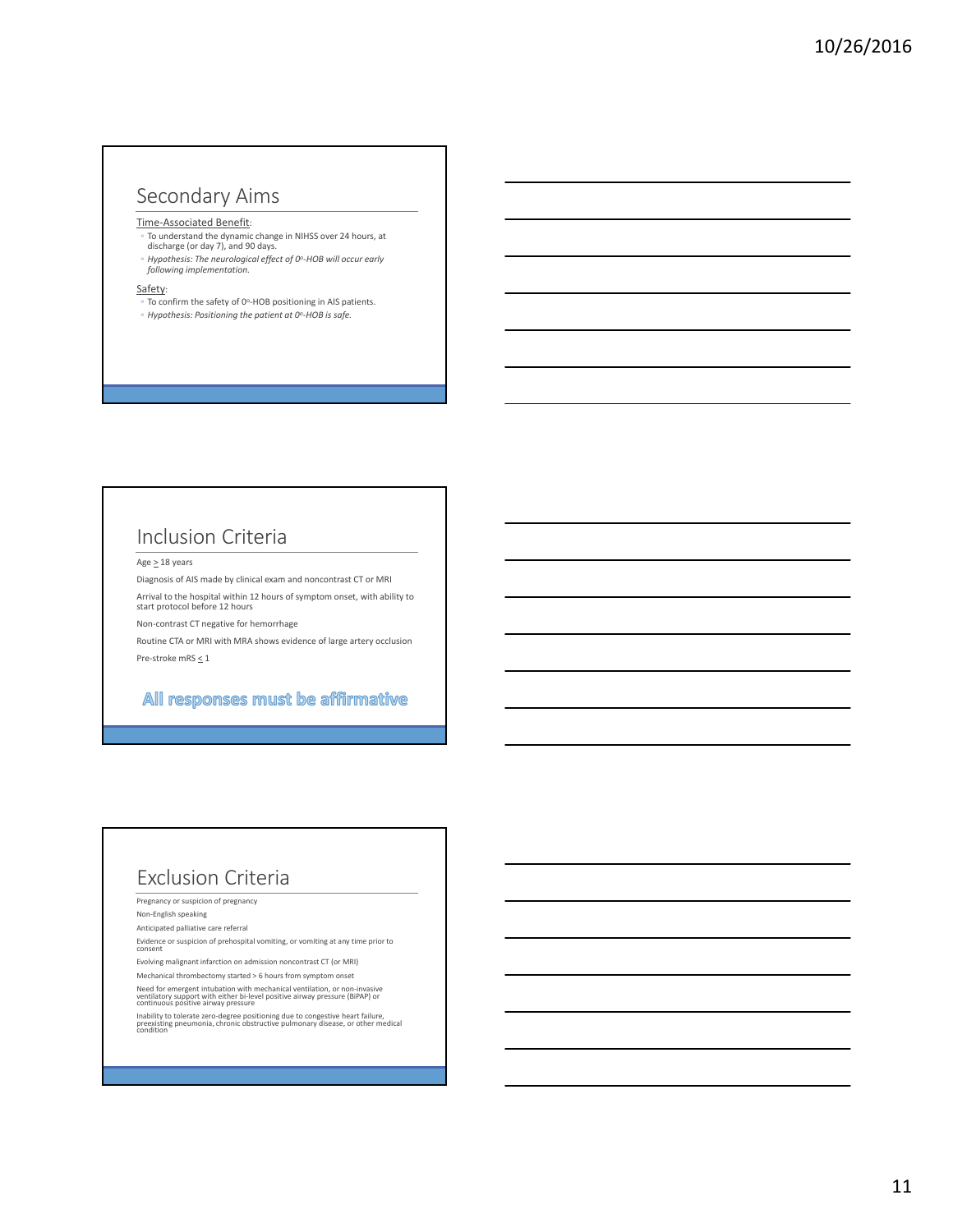### Exclusion Criteria, continued

History of sleep disordered breathing or obstructive sleep apnea

Abnormal breath sounds on admission assessment

Pulse oximetry less than 97%

Chest radiograph or clinical findings positive for significant pleural effusion,<br>pulmonary edema, pneumonia, or other pulmonary condition that may<br>confound determination of protocol safety

Lack of a telephone and/or permanent address

Enrollment in another clinical trial

Any medical, psychological, cognitive, social or legal condition that would<br>interfere with informed consent and/or capacity to comply with all study requirements, including the necessary time commitment and 3 month<br>telephone follow‐up



| <u> The Common State Common State Common State Common State Common State Common State Common State Common State Common State Common State Common State Common State Common State Common State Common State Common State Common S</u> |  |
|--------------------------------------------------------------------------------------------------------------------------------------------------------------------------------------------------------------------------------------|--|